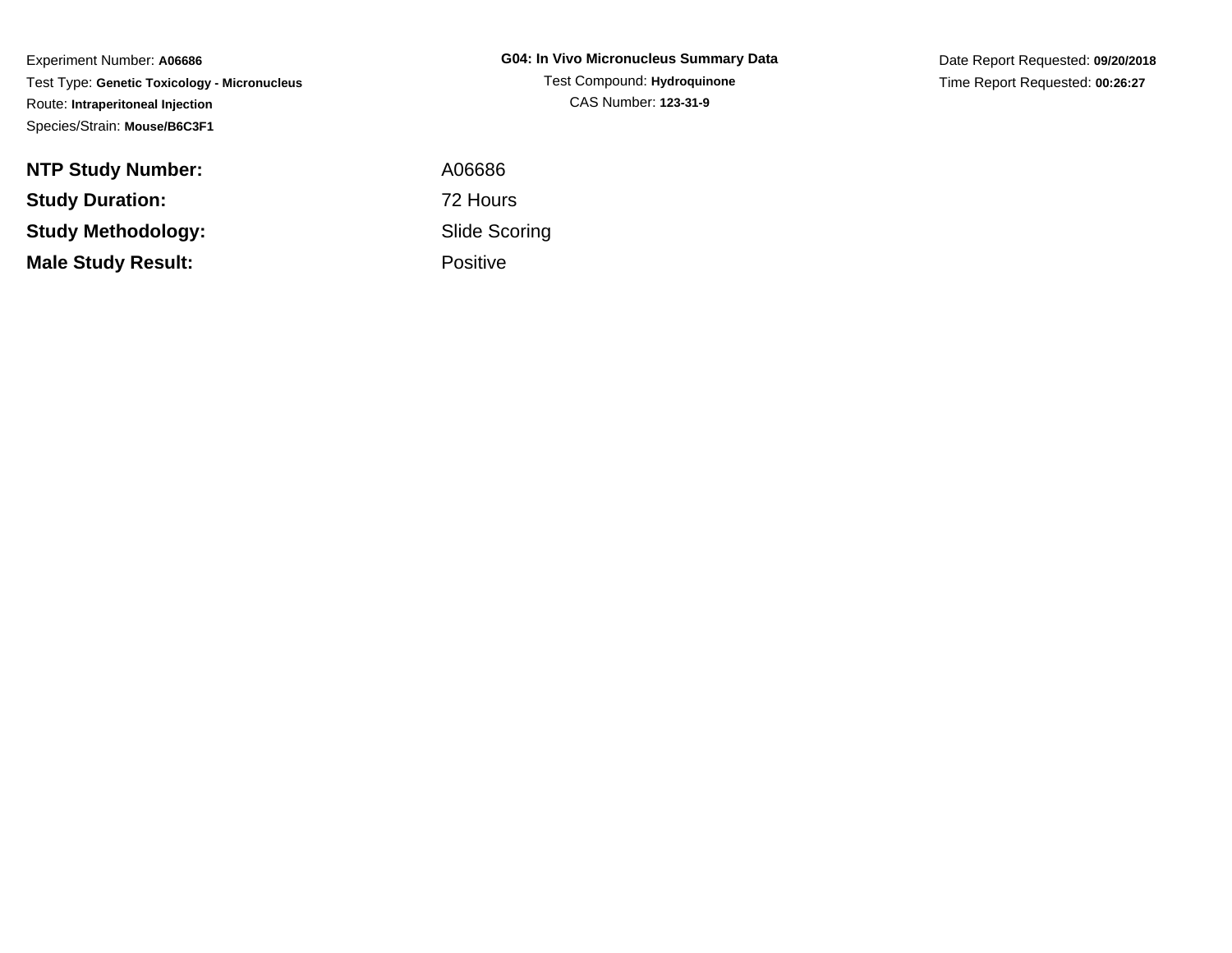Experiment Number: **A06686**

 Test Type: **Genetic Toxicology - Micronucleus**Route: **Intraperitoneal Injection**

Species/Strain: **Mouse/B6C3F1**

| Tissue: Bone marrow; Sex: Male; Number of Treatments: 3; Time interval between final treatment and cell sampling: 24 h |                    |                  |             |                    |                 |         |                  |  |  |  |
|------------------------------------------------------------------------------------------------------------------------|--------------------|------------------|-------------|--------------------|-----------------|---------|------------------|--|--|--|
|                                                                                                                        | <b>MN PCE/1000</b> |                  |             | <b>MN NCE/1000</b> |                 |         | $%$ PCE          |  |  |  |
| Dose (mg/kg)                                                                                                           | N                  | Mean $\pm$ SEM   | p-Value     | N                  | Mean $\pm$ SEM  | p-Value | Mean ± SEM       |  |  |  |
| Vehicle Control <sup>1</sup>                                                                                           | 5                  | $2.30 \pm 0.34$  |             | 5                  | $0.00 \pm 0.00$ |         | $43.16 \pm 2.07$ |  |  |  |
| 6.25                                                                                                                   | 5                  | $1.40 \pm 0.33$  | 0.8754      | 4                  | $0.00 \pm 0.00$ | 0.5000  | $44.43 \pm 1.57$ |  |  |  |
| 12.5                                                                                                                   | 5                  | $1.70 \pm 0.25$  | 0.7700      | 3                  | $0.00 \pm 0.00$ | 0.5000  | $40.73 \pm 7.49$ |  |  |  |
| 25.0                                                                                                                   | 5                  | $1.00 \pm 0.35$  | 0.9610      | 5                  | $0.00 \pm 0.00$ | 0.5000  | $43.52 \pm 1.95$ |  |  |  |
| 50.0                                                                                                                   | 5                  | $1.50 \pm 0.32$  | 0.8440      | 5                  | $0.00 \pm 0.00$ | 0.5000  | $41.50 \pm 2.01$ |  |  |  |
| 100.0                                                                                                                  | 5                  | $12.20 \pm 2.76$ | $< 0.001$ * | 5                  | $0.00 \pm 0.00$ | 0.5000  | $41.26 \pm 3.03$ |  |  |  |
| Trend p-Value                                                                                                          |                    | $< 0.001$ *      |             |                    |                 |         |                  |  |  |  |
| Positive Control <sup>2</sup>                                                                                          | 5                  | $10.70 \pm 1.74$ | $< 0.001$ * | 5                  | $0.00 \pm 0.00$ | 0.5000  | $45.70 \pm 2.21$ |  |  |  |
| <b>Trial Summary: Positive</b>                                                                                         |                    |                  |             |                    |                 |         |                  |  |  |  |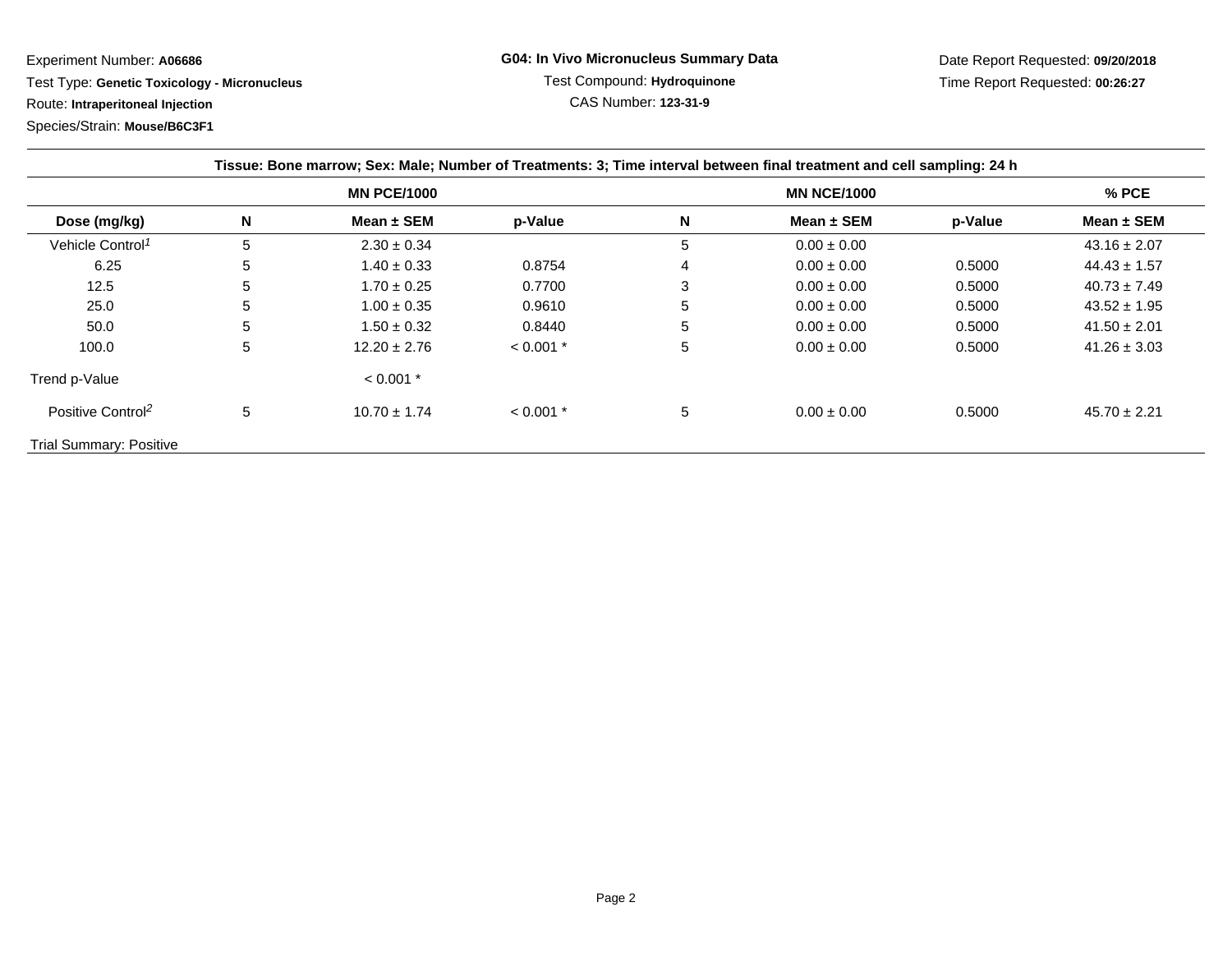Experiment Number: **A06686**

Test Type: **Genetic Toxicology - Micronucleus**

Route: **Intraperitoneal Injection**

Species/Strain: **Mouse/B6C3F1**

| Tissue: Bone marrow; Sex: Male; Number of Treatments: 3; Time interval between final treatment and cell sampling: 24 h |                    |                 |             |                    |                 |             |                  |  |  |  |
|------------------------------------------------------------------------------------------------------------------------|--------------------|-----------------|-------------|--------------------|-----------------|-------------|------------------|--|--|--|
|                                                                                                                        | <b>MN PCE/1000</b> |                 |             | <b>MN NCE/1000</b> |                 |             | % PCE            |  |  |  |
| Dose (mg/kg)                                                                                                           | N                  | Mean $\pm$ SEM  | p-Value     | N                  | Mean $\pm$ SEM  | p-Value     | Mean $\pm$ SEM   |  |  |  |
| Vehicle Control <sup>1</sup>                                                                                           | 5                  | $0.50 \pm 0.00$ |             |                    |                 |             | $55.62 \pm 1.49$ |  |  |  |
| 60.0                                                                                                                   | 5                  | $1.20 \pm 0.20$ | 0.1086      |                    |                 |             | $59.08 \pm 1.19$ |  |  |  |
| 80.0                                                                                                                   | 5                  | $4.30 \pm 1.44$ | $< 0.001$ * |                    | $0.00 \pm 0.00$ | $< 0.001$ * | $47.80 \pm 0.00$ |  |  |  |
| 100.0                                                                                                                  | 5                  | $5.40 \pm 0.48$ | $< 0.001$ * | 4                  | $0.00 \pm 0.00$ | 0.8563      | $43.43 \pm 2.69$ |  |  |  |
| 120.0                                                                                                                  | 5                  | $6.20 \pm 1.08$ | $< 0.001$ * | 5                  | $0.00 \pm 0.00$ | 0.9067      | $30.24 \pm 3.90$ |  |  |  |
| 140.0                                                                                                                  | 5                  | $5.70 \pm 1.30$ | $< 0.001$ * | 5                  | $0.00 \pm 0.00$ | 0.9194      | $21.32 \pm 2.75$ |  |  |  |
| 160.0                                                                                                                  | 2                  | $7.75 \pm 3.25$ | $< 0.001$ * | 2                  | $0.00 \pm 0.00$ | 0.8135      | $20.65 \pm 4.95$ |  |  |  |
| 180.0                                                                                                                  |                    | $6.00 \pm 0.00$ | $< 0.001$ * |                    | $0.00 \pm 0.00$ | $< 0.001$ * | $17.60 \pm 0.00$ |  |  |  |
| Trend p-Value                                                                                                          |                    | $< 0.001$ *     |             |                    |                 |             |                  |  |  |  |
| Positive Control <sup>2</sup>                                                                                          | 5                  | $8.40 \pm 0.97$ | $< 0.001$ * | 5                  | $0.00 \pm 0.00$ | 0.8677      | $50.24 \pm 1.74$ |  |  |  |
| <b>Trial Summary: Positive</b>                                                                                         |                    |                 |             |                    |                 |             |                  |  |  |  |